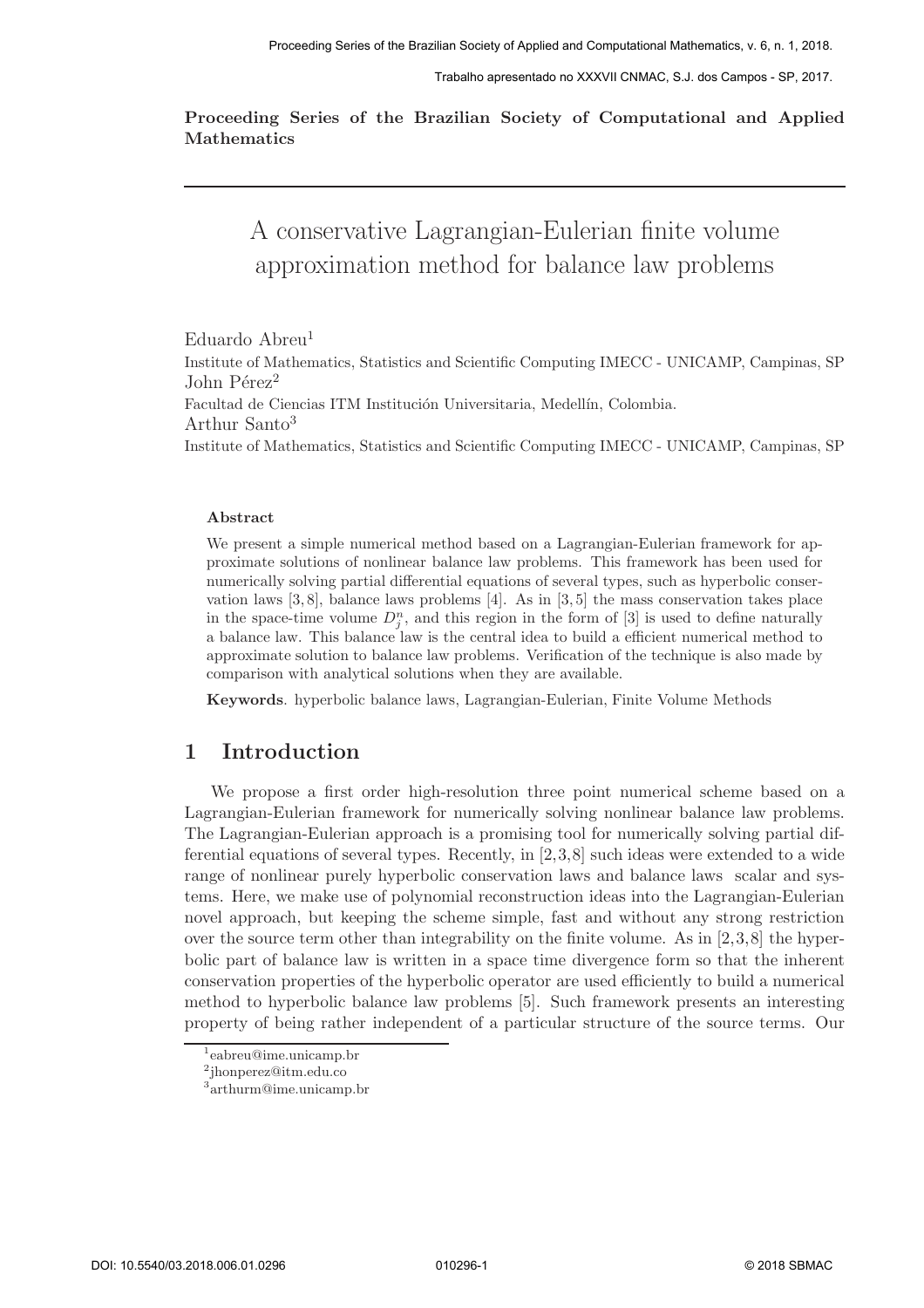goal on the current work is two-fold: 1) to present the novel high-resolution Lagrangian-Eulerian three point numerical scheme for general balance laws, and 2) the application of the new scheme to a wide range of nonlinear balance laws that appear in transport in porous media problems as well as to the shallow water equations with discontinuous source term. For such problems, we present evidences that we are calculating qualitatively correct approximations with accurate resolution of small perturbations around the stationary solution. Our work shows accurate results computed efficiently with the simple high-resolution Lagrangian-Eulerian numerical scheme for general balance laws.

## 2 Numerical Method

We consider a novel Lagrangian-Eulerian formulation that can be viewed as an extension of previous works  $[2,3,8]$  for practical construction of numerical solutions for balance law problems, but following innovative recent ideas introduced in [1] to construct weak asymptotic methods for scalar equations and systems of conservation law equations. For simplicity, we consider the particular scalar equation with  $u = u(x, t)$ 

$$
\frac{\partial u}{\partial t} + \frac{\partial (u f(u))}{\partial x} = g(x, u), \quad x \in \mathbb{R}, t > 0; \qquad u(x, 0) = u_0(x) \in L^{\infty}(\mathbb{T}), \quad x \in \mathbb{R}, \quad (1)
$$

with f Lipschitz, with Lipschitz coefficient bounded on bounded sets and source term  $g(x, u)$  integrable over the finite volume  $D_j^n$ . We provide a formal development of the analogue Lagrangian-Eulerian scheme [4,5,8] for numerically solving the initial value problem (1). As in the Lagrangian-Eulerian schemes [3–5], a local mass balance equation is obtained by integrating the hyperbolic balance law (1) over the region in the space-time domain. Here we consider the Lagrangian-Eulerian finite-volume cell centers

$$
D_j^n = \{(t, x) / t^n \le t \le t^{n+1}, \sigma_{j-\frac{1}{2}}(t) \le x \le \sigma_{j+\frac{1}{2}}(t)\},\tag{2}
$$

where  $\sigma_{j-\frac{1}{2}}^n(t)$  is the parameterized integral curve such that  $\sigma_{j-\frac{1}{2}}^n(t^n) = x_{j-\frac{1}{2}}^n$ . These curves are the lateral boundaries of the domain  $D_j^n$  in (2) and we define  $\bar{x}_{j-\frac{1}{2}}^{n+1} := \sigma_{j-\frac{1}{2}}^n(t^{n+1})$  and  $\bar{x}_{j+\frac{1}{2}}^{n+1} := \sigma_{j+\frac{1}{2}}^n(t^{n+1})$  as their endpoints in time  $t^{n+1}$ . The numerical scheme is expected to  $\frac{1}{2}$   $\frac{1}{2}$   $\frac{1}{2}$  satisfy some type of local mass balance (due to the inherent nature of the problem) from time  $t^n$  in the space domain  $\left[x_{j-\frac{1}{2}}^n, x_{j+\frac{1}{2}}^n\right]$ ord time  $t^{n+1}$  in the space domain  $\left[\bar{x}_{j-\frac{1}{2}}^{n+1}, \bar{x}_{j+\frac{1}{2}}^{n+1}\right]$  . With this, we must have the flux through curves  $\sigma_{j-\frac{1}{2}}^n(t)$  to be zero. From the integration of (1) and the divergence theorem applied on the hyperbolic operator, left side of equation (1), and using the fact that the line integrals over curves  $\sigma_j^n(t)$  vanish, we get the local balance mass equation

$$
\int_{\bar{x}_{j-\frac{1}{2}}}^{\bar{x}_{j+\frac{1}{2}}} u(x, t^{n+1}) dx = \int_{x_{j-\frac{1}{2}}}^{x_{j+\frac{1}{2}}} u(x, t^n) dx + \iint_{D_j^n} g(x, u) dx dt.
$$
 (3)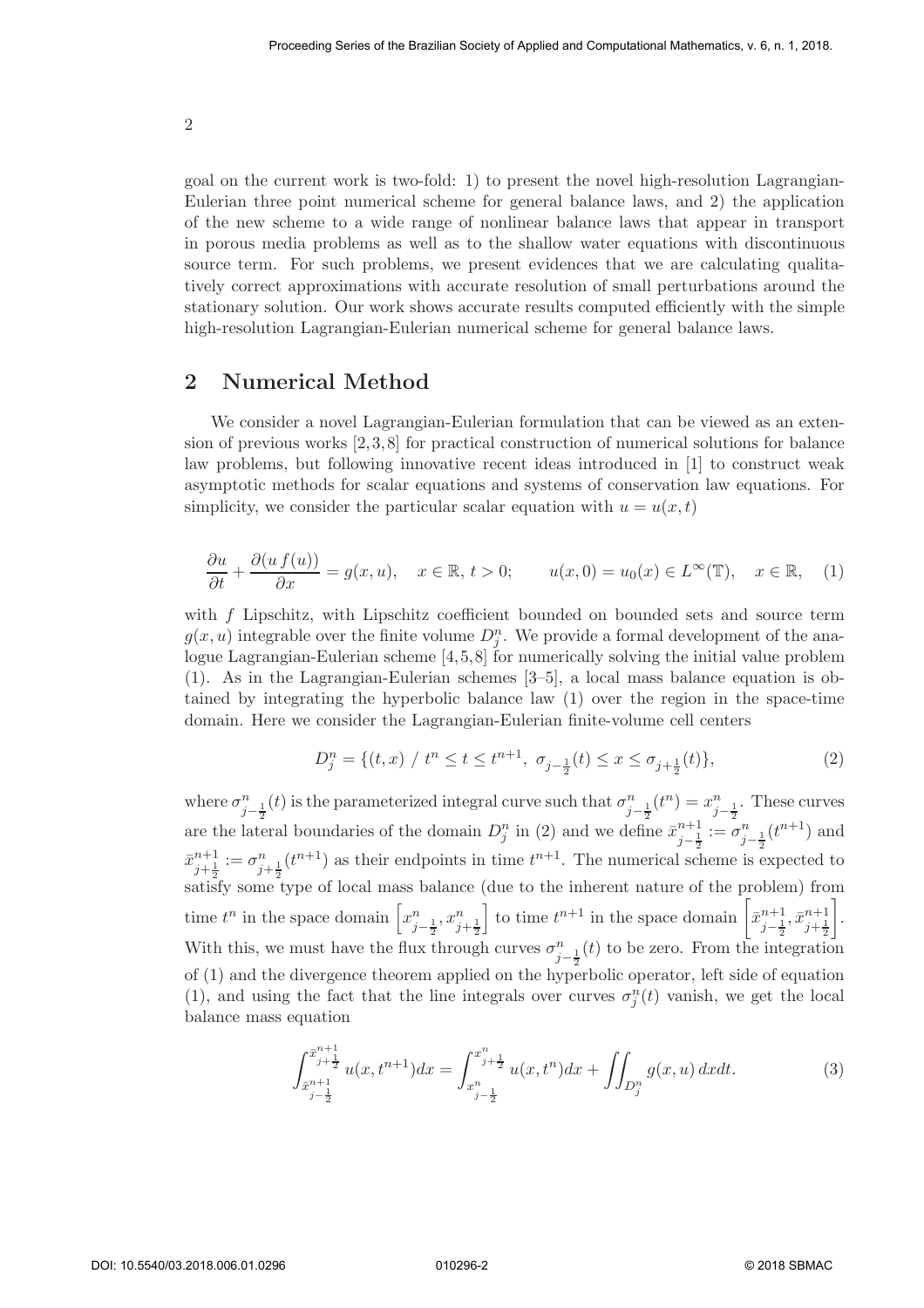As in [3], the curves  $\sigma_{j-1/2}^n(t)$  are not straight lines in general, but rather solutions of the local nonlinear differential equations  $[2, 4, 8]$ :  $\frac{d\sigma_{j-1/2}^n(t)}{dt} = \frac{uf(u)}{u} = f(u)$ , for  $t^n < t \leq t^{n+1}$ , with initial condition  $\sigma_{j-1/2}^n(t^n) = x_{j-1/2}^n$ , assuming  $u \neq 0$  (for the sake of presentation).

The extension of this construction follows naturally from the finite volume formulation of the linear Lagrangian-Eulerian scheme, as in [2, 3, 8], building block to construct local approximations such as  $f_{j-1/2}^n = f(U_{j-1/2}^n) \approx f(u(x_{j-\frac{1}{2}}, t^n))$  with the initial condition  $\sigma_{j-1/2}^n(t^n) = x_{j-1/2}^n$ . Indeed, distinct and high-order approximations are also acceptable for  $\frac{d\sigma_{j-1/2}^n(t)}{dt} = f(u)$ . As in [3], the piecewise constant numerical data is reconstructed into a piecewise linear approximation (but high-order reconstructions are acceptable), through the use of MUSCL-type interpolants  $L_j(x,t) = u_j(t) + (x - x_j) \frac{1}{\Delta t}$  $\frac{1}{\Delta x} u'_j$  $'_{j}$ . For the numerical derivative  $\frac{1}{\Delta x} u'_j$  $'_{j}$ , there are several choices of slope limiters. A priori choice of such slope limiters is quite hard, but they are chosen upon the underlying model problem under investigation. A possible slope limiter is

$$
U'_{j} = MM \left\{ \alpha \Delta u_{j + \frac{1}{2}}, \frac{1}{2} (u_{j+1} - u_{j-1}), \alpha \Delta u_{j - \frac{1}{2}} \right\},
$$
\n(4)

and this choice allows steeper slopes near discontinuities and retain accuracy in smooth regions. The range of the parameter  $\alpha$  is typically guided by the CFL condition. Equation (3) defines a local mass balance between space intervals at time  $t^n$  and at time  $t^{n+1}$ . We will later address how to project these volumes back to the original mesh. Defining

$$
\overline{U}_j^{n+1} := \frac{1}{h_j^{n+1}} \int_{\bar{x}_{j-\frac{1}{2}}}^{\bar{x}_{j+\frac{1}{2}}} u(x, t^{n+1}) dx, \text{ and } U_j^n := \frac{1}{h} \int_{x_{j-\frac{1}{2}}}^{x_{j+\frac{1}{2}}} u(x, t^n) dx,
$$

then, equation (3) can be rewritten into

$$
\overline{U}_j^{n+1} = \frac{1}{h_j^{n+1}} \left( h U_j^n + \iint_{D_j^n} g(x, u) \, dxdt \right). \tag{5}
$$

Solutions  $\sigma_{j-1/2}^n(t)$  of the differential system are obtained using the approximations

$$
U_{j-\frac{1}{2}} = \frac{1}{h} \left( \int_{x_{j-1}^{n-1}}^{x_{j-\frac{1}{2}}} L_{j-1}(x,t) dx + \int_{x_{j-\frac{1}{2}}}^{x_{j}^{n}} L_{j}(x,t) dx \right) = \frac{1}{2} (U_{j-1} + U_{j}) + \frac{1}{8} (U'_{j} - U'_{j-1}).
$$
\n(6)

The above approximation is not necessary in the linear case where  $u f(u) = a(x, t) u$ . We must notice that the approximation of  $f_{j-1/2}^n$  may cause spurious oscillation in Riemann problems, specially in shocks and discontinuity regions. For that, we use a polynomial reconstruction of second degree to smooth out the approximation and also slope limiters approximation of the form (4). The numerical solutions have shown qualitatively correct behavior for nonlinear hyperbolic conservation laws. Convergence order remains unchanged even with the reconstruction, being first-order. In the reconstruction we use the nonlinear Lagrange polynomial in  $U_{j-1}$ ,  $U_j$  and  $U_{j+1}$ . Equation (5) reads,

$$
\overline{U}_j^{n+1} = \frac{1}{h_j^{n+1}} \int_{x_{j-\frac{1}{2}}}^{x_{j+\frac{1}{2}}} P_2(x) dx, \tag{7}
$$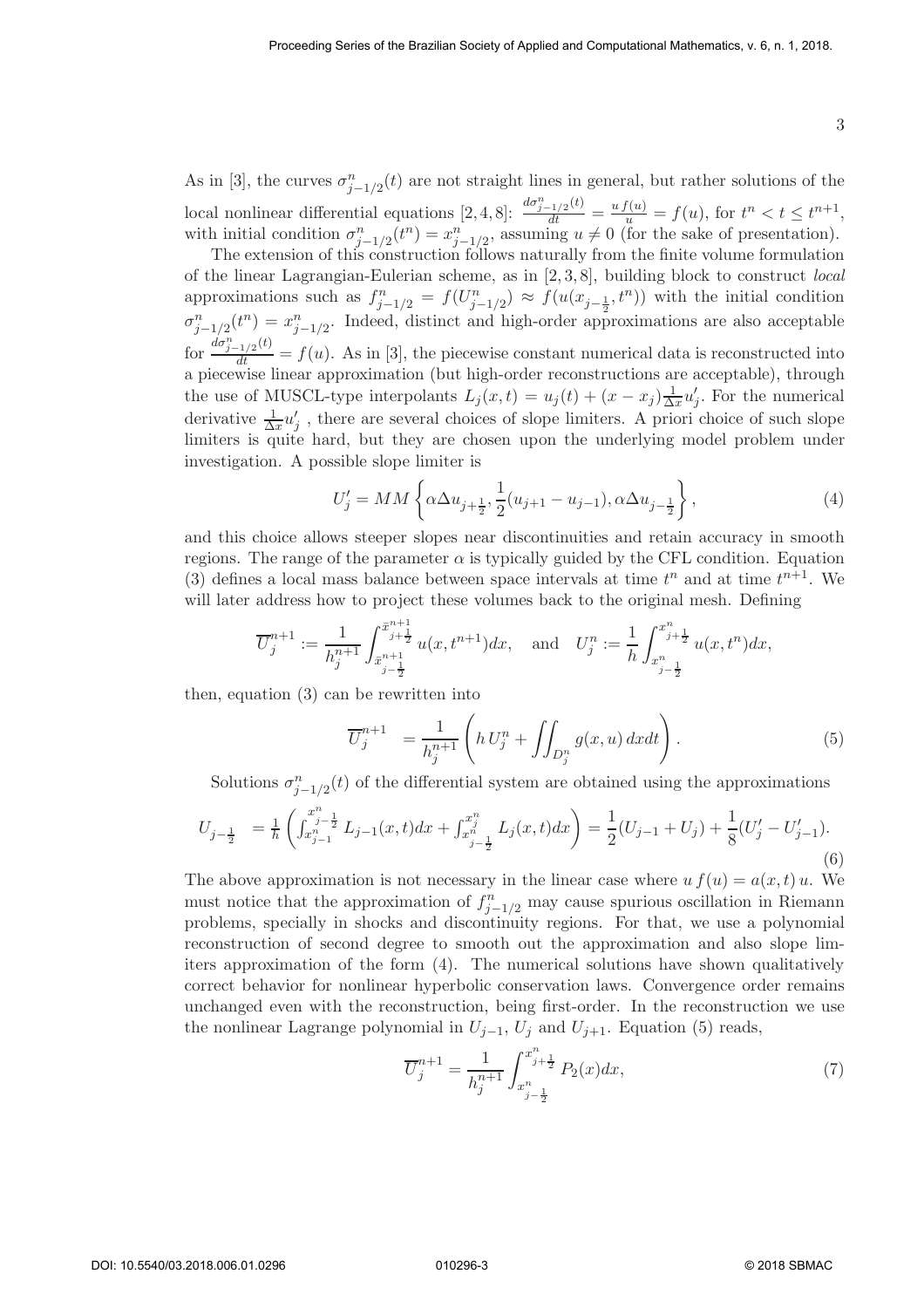where  $P_2(x) = U_{j-1}^n L_{-1}(x - x_j) + U_j^n L_0(x - x_j) + U_{j+1}^n L_1(x - x_j)$ ,  $L_0(x) = 1 - (\frac{x}{h})$  $(\frac{x}{h})^2$  and  $L_{\pm 1}(x) = \frac{1}{2} \left[ \left( \frac{x}{h} \pm \frac{1}{2} \right) \right]$  $(\frac{1}{2})^2 - \frac{1}{4}$  $\frac{1}{4}$ . Next, we obtain the resulting projection formula as follows

$$
U_j^{n+1} = \overline{U}_j^{n+1} + \frac{\Delta t^n}{h} \left( f_{j-\frac{1}{2}}^+ \overline{U}_{j-1}^{n+1} - |f_j| \overline{U}_j^{n+1} + f_{j+\frac{1}{2}}^- \overline{U}_{j+1}^{n+1} \right),\tag{8}
$$

where  $f_{j-\frac{1}{2}}^+ = f^+(U_{j-\frac{1}{2}}^n)$ ,  $f_{j+\frac{1}{2}}^- = f^-(U_{j+\frac{1}{2}}^n)$  and  $|f_j| = f_{j-\frac{1}{2}}^+ + f_{j+\frac{1}{2}}^ \sum_{j+\frac{1}{2}}^{n}$ . Here  $\Delta t^n$  is obtained under CFL-condition

$$
\max_{j} \left\{ f_{j-\frac{1}{2}}^{+}, f_{j+\frac{1}{2}}^{-} \right\} \Delta t^{n} \le \frac{h}{2},
$$

which is taken by construction of method. We note that in the linear case, when  $a(x, t)$  $a > 0$  (or  $a < 0$ ), the numerical scheme (5)-(8) is a extension of the Upwind scheme to linear balance law, but our scheme can approximate solution in both cases  $a > 0$  and  $a < 0$ , the CFL-condition in this case is  $|a \Delta t| \leq h$  as in the Upwind scheme.

### 3 Numerical Experiments

We present and discuss approximate computations for scalar balance laws and systems of balance laws. The scalar calculations were performed in less that one second with Matlab on a standard laptop with 2.60 GHz Intel Core i7-4510U CPU and 8.0 GB of RAM memory.

The first test is an example of linear advection with a smooth (polynomial) source:

$$
u_t + 2u_x = x^3 + 6tx^2, \qquad u(x,0) = 0.
$$

The initial data here is zero, but the exact solution of this differential equation is  $u(x, t) =$  $tx^3$ . In  $x = 0$  we have a sonic point accurately captured by our simulations. Figure 1 presents numerical solutions at times  $t = 0, t = 1.5$  and  $t = 3.0$  for a 256 cells mesh. For this case we have a natural and robust generalization for the upwind method for balance laws. The observed convergence rate was studied at time  $t = 3.0$  with  $32, 64, 128, 256, 512$ and 1024 mesh grid cells and second-order convergence was observed (see Figure 2). Here we used the midpoint rule for the source term quadrature, but the linear advection hyperbolic operator is being exactly calculated due to exact CFL condition.



Figure 1: Numerical solutions with smooth source term  $g(x,t) = x^3 + 6tx^2$ .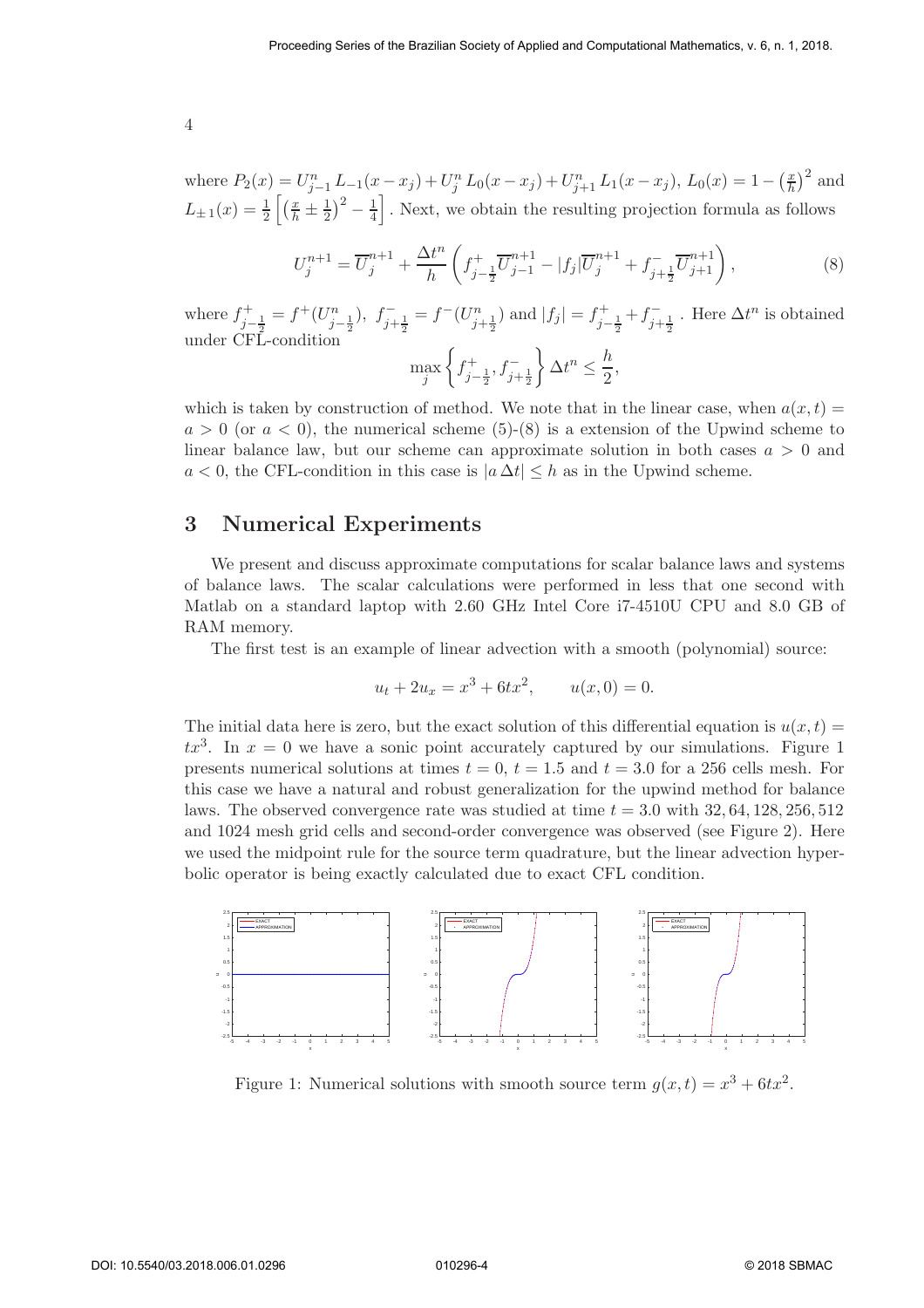

Figure 2: Convergence of error in  $L^1, L^2$  and  $L^{\infty}$  norms with uniform mesh refinement for the smooth source term test. Second-order convergence is observed in this example.

For the second test, proposed by Shi Jin in [9], the source term is of the discontinuous form  $g(x, u) = z'(x)u$ .

$$
u_t + (u f(u))_x = g(x, u)
$$

with flux function  $uf(u) = \frac{u^2}{2}$  $\frac{u^2}{2}$  and  $z(x) = \cos(\pi x), 4.5 \le x \le 5.5$  and 0 otherwise with  $0 < x < 10$ . Note that  $z'(x)$  is a discontinuous function, so that  $g(x, u)$  is a discontinuous source term in x. Figure 3 involves approximations with initial data  $u(x, 0) = 0, x > 0$ and  $u(0, t) = 2, t > 0$ . The steady state solution of this problem is  $u + z = 2$ . The pictures in Figure 3 show approximations with 128 cells (left), 256 (middle) and 512 cells (right) for u (top pictures) and for steady state  $u + z$  (bottom pictures). The numerical results present clearly qualitatively correct approximations at  $t = 1$ .



Figure 3: Numerical solutions with discontinuous source term  $g(x, u)$ .

We also consider, as in [7], a  $2 \times 2$  nonlinear system of balance laws modeling the flow of water downing in a channel having a rectangular cross section and inclined at a constant angle  $\theta$  to the horizontal. This is a prototype model for shallow-water flow (see [8]) in an

5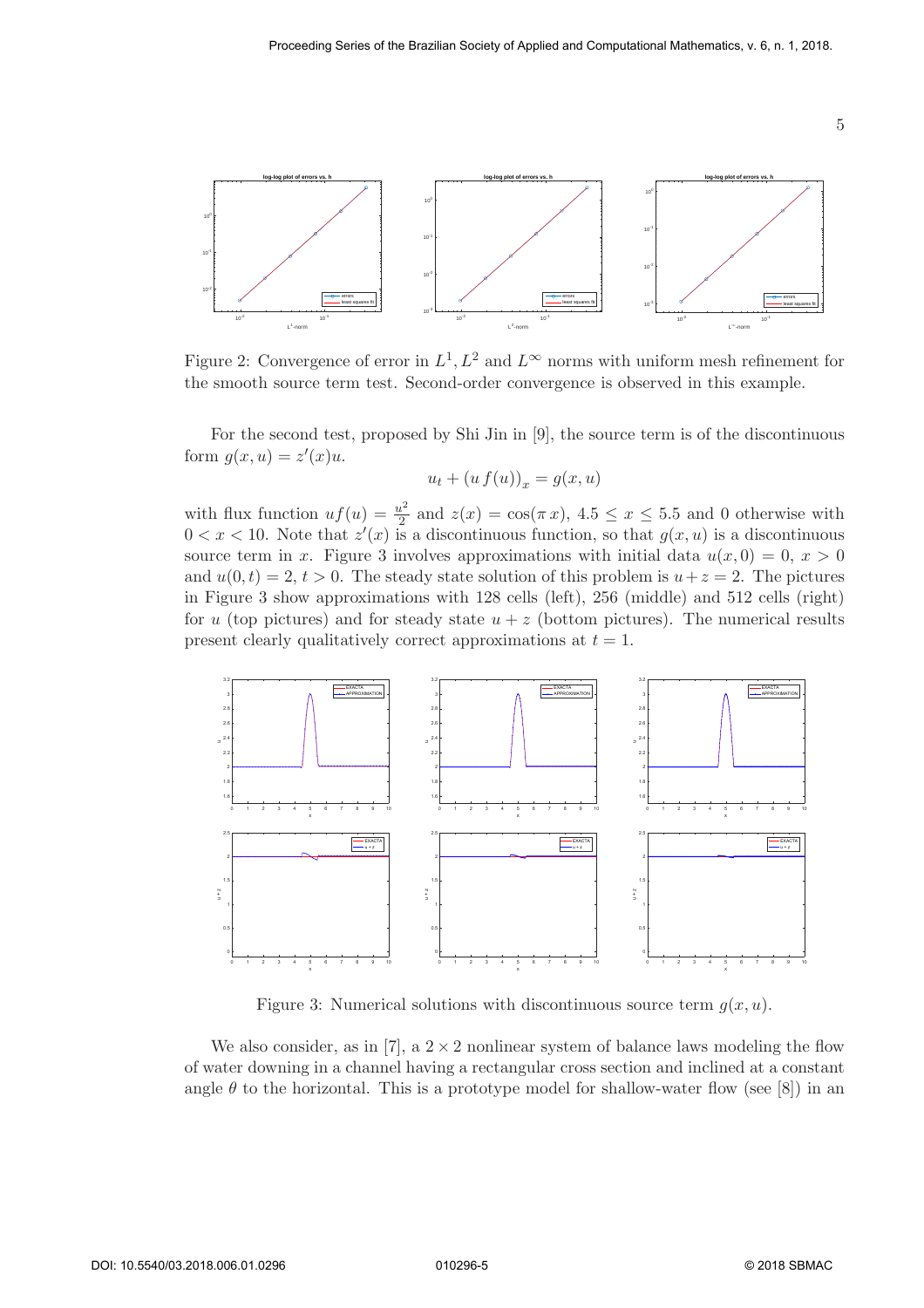inclined channel with friction the system may be written as (in dimensionless variables)

$$
\begin{cases} \frac{\partial h}{\partial t} + \frac{\partial (hu)}{\partial x} = 0, \\ \frac{\partial (hu)}{\partial t} + \frac{\partial (hu^2 + \frac{1}{2}h^2)}{\partial x} = h - C \frac{1+h}{\tan(\theta)} v^2, \end{cases}
$$
(9)

where h is the height of the free surface and  $v$  is the averaged horizontal velocity. Precisely, as in [7], the friction coefficient C is taken to be 0.1, while the inclination angle  $\theta = \frac{\pi}{6}$ . On physical grounds, in this model problem it was assumed the hydrostatic balance in the vertical direction and ignored any surface tension. Here, the initial velocity is taken to be  $v_0 = 1.699$ , while the initial height of the free surface consists of a triangular perturbation of the uniform flow level,  $h_0(x) = x + 1.5, -0.5 \le x \le 0, h_0(X) = -x + 1.5,$  $0 \le x \le 0.5$ , and 1 elsewhere. Numerical approximations are shown in Figure 4 with a clearly qualitatively correct approximations at  $t = 1$ .



Figure 4: Numerical solutions to shallow water system (9) with 128, 256 and 512 cells (left to right),  $h$  (height) in top and  $v$  (velocity) bottom.

### 4 Concluding Remarks

We presented the development of a simple and effective numerical scheme for solving nonlinear scalar balance laws problems with the Lagrangian-Eulerian framework. This method is based on a reformulation of the conservation laws in terms of an equivalent locally conservative space-time problem in divergence form. We make use of piecewise linear and parabolic reconstructions ideas for resolution and accuracy reasons and the resulting method present qualitatively correct numerical approximations. Our method is robust in